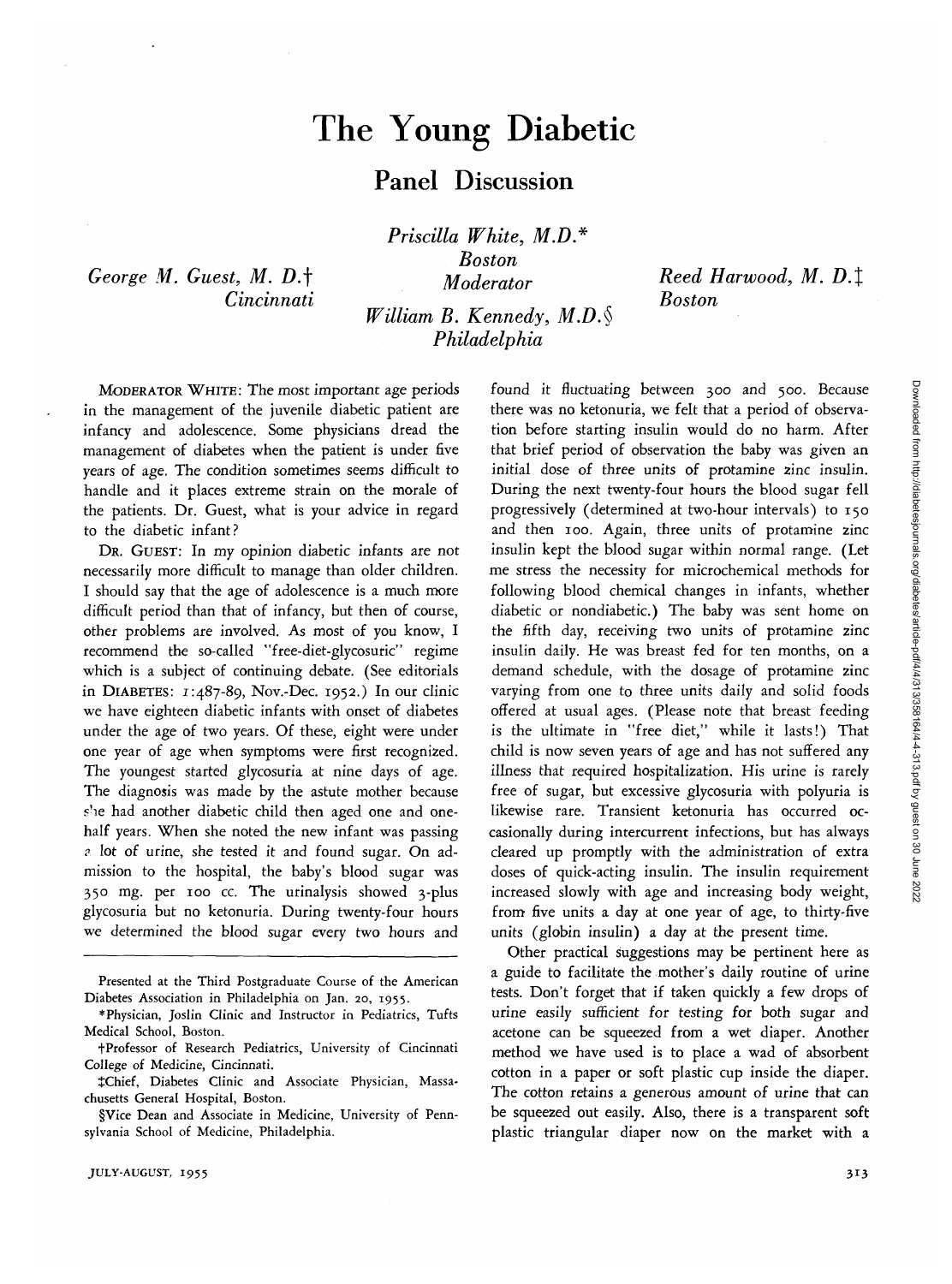long tip to catch the urine. To obtain the urine sample the tip is simply cut off with a scissors to allow urine to run into a beaker. It is important to recommend to mothers all possible simple practical aids to facilitate home management of the diabetic infant.

I should like to stress the importance of alertness to avoid the crisis of ketonemic acidosis, insisting on the dictum that severe acidosis and coma should *never* occur if extra doses of insulin are given promptly when needed. Parents who fear insulin reaction are apt to decrease or omit insulin if an infant refuses food or vomits. They must be warned that the insulin requirement increases sharply during infections. Regardless of food intake they should be prepared and alert to *ghe* extra doses of insulin promptly if glycosuria increases and is accompanied by acetonuria.

MODERATOR WHITE: Thank you, Dr. Guest. Would you care to discuss the problems of the adolescent, Dr. Kennedy ?

DR. KENNEDY: If we could solve the problems of the normal adolescent, we might begin to solve the problems of the diabetic adolescent.

The diabetic child is *likely* to have been fairly cooperative until he reaches adolescence when he begins to want to behave just like his fellow boys and girls. I think that many of the problems of this situation are best solved by trying to reason with these youngsters and helping them to adjust to a regime that will allow them to be as nearly like their friends as it is possible to be. Perhaps we have to modify our ideal program in handling the adolescent. Perhaps this is a period of life when diet freedom can with good reason be increased just a little, hoping that the need for this is temporary and will not establish a rule that will be carried beyond the adolescent stage.

However, at the same time as the youngster needs a little more freedom, he also begins to cooperate in other ways. He becomes more intelligent and you can reason with him a little more. He can respond to the education about diabetes more effectively. He is beginning to become an adult. You can look forward to a period following adolescence when better control returns and when stabilization of the diabetes becomes easier. Therefore, we can have hopes for the future and this helps us *get* through what is a very trying period.

Let us not forget, if you as a physician have established a relationship with your young diabetic patient which is ideal—one of trust, one of confidence, one of mutual exchange of ideas and cooperation—you are going to find far less trouble with him or her during the adolescent period than you will have if you are

strangers apart and not able to cooperate with each other.

MODERATOR WHITE: A very important question is: How do you make the diagnosis of diabetes in children ? Dr. Harwood?

DR. HARWOOD: It is not greatly different from the diagnosis of diabetes in adults. Glycosuria in the child is perhaps less apt to mean diabetes, but the diagnosis in the end will depend, as it does in the adult, on the blood sugar. A pathological blood sugar level in childhood has the same significance as it does in adulthood.

MODERATOR WHITE: We are dodging the issue, what is the diagnostic level for the blood sugar?

DR. HARWOOD: In general, I should say that a fasting blood sugar of 120 or higher, by the Folin-Wu method, is pathologic. A postprandial blood sugar of 200 mg. is also to be considered abnormal.

DR. GUEST: The fasting blood sugar level often may not offer critical help in the diagnosis of juvenile diabetes. A postprandial blood sugar is usually just as informative as a complete glucose tolerance test and nearly always will disclose frank diabetes. During a period of insidious onset of diabetes in children, with mild manifestations, the morning blood sugar level after overnight fasting may be even lower than normal; but it will be high after generous meals.

DR. HARWOOD: I didn't mean to imply that if the blood sugar was under 120 that that excluded the diagnosis of diabetes. In mild diabetes it is extremely common for the fasting blood sugar to be normal; yet the blood sugar after a meal, or a glucose tolerance test, may disclose the presence of diabetes. I think a test taken between an hour and an hour and a half after a hearty carbohydrate meal is to all intents and purposes a sugar tolerance test, and I prefer to *get* a blood test at that time rather than fasting.

QUESTIONER: HOW can you be sure about diabetes by a one-hour test? Suppose you have liver disease, or rapid emptying of the stomach, and why not a twohour test?

DR. HARWOOD: Of course, one has to consider the patient's general condition in interpreting a single blood sugar test. If a patient has a condition known to affect carbohydrate metabolism, such as cirrhosis, thyrotoxicosis, and acute illness, one must be more cautious in diagnosing diabetes from a single abnormal blood sugar.

ROBERT L. JACKSON, M.D., *{Columbia, Missouri):* I should like to ask about the comments of Dr. White with regard to the accelerated needs of insulin in terms of one to three years after the initial regulation of the patient. It has been our experience *(my* associates and I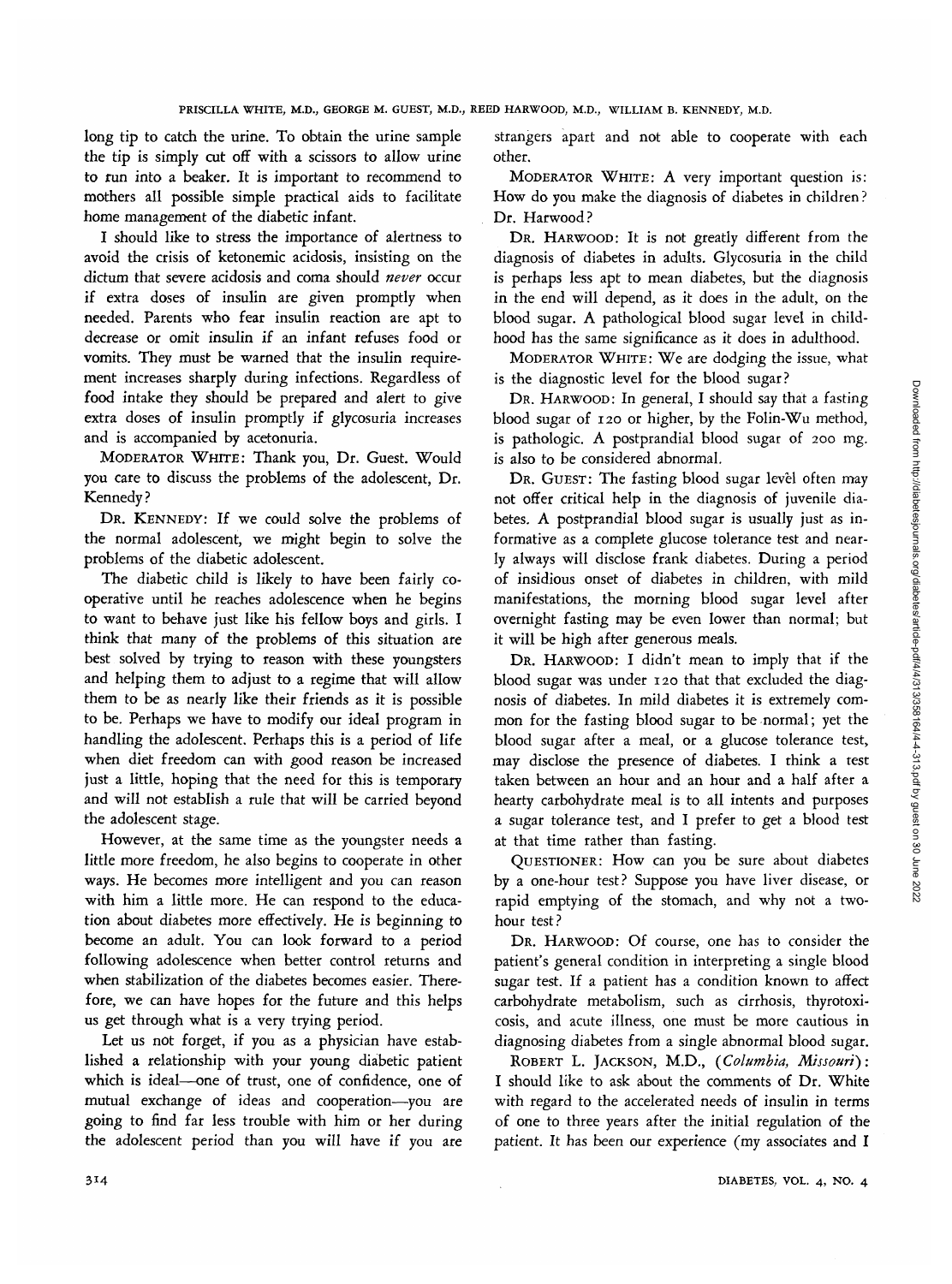are *analyzing data at the moment) that the linear* growth *is* very intimately associated with its acceleration which we are seeing primarily after six weeks, three months, or certainly within the first six months after the initial regulation. As soon as the metabolic stores have been recovered and the patient transitorily has a chance to catch up, he will then start growing in height and concurrent with that his insulin requirement will follow a definite pattern highly correlated with his growth from there on. We have not observed the delay that was mentioned.

MODERATOR WHITE: I think I made the time element a little too specific. *It* was really approximate and I agree absolutely with Dr. Jackson's remark.

QUESTIONER: I should like to ask two questions: The first one, your definition of potential diabetes as evidenced by blood sugar findings in the glucose tolerance test. The second, the normal values fasting one-half hour, one hour and two hours after the ingestion of ioo gm. of carbohydrate?

MODERATOR WHITE: I think that was addressed to you, Dr. Harwood.

DR. HARWOOD: I try to avoid making a diagnosis of "potential diabetes" from a glucose tolerance test. As to the normal figures for a glucose tolerance test they are: fasting, 80 to 110 (using venous blood by the Folin-Wu method), in one-half hour 140 to 160, falling to normal in two hours, and in three hours the figure is often lower than the fasting level.

DR. KENNEDY: Dr. White, may I insert a practical note here.

MODERATOR WHITE: Please do.

DR. KENNEDY: In my experience the development of diabetes in the juvenile person is usually rapid. If we are seriously in doubt after applying all these scientific tests and can't say definitely the child is either perfectly normal or definitely diabetic, don't you think it might be safe to observe him closely and wait a few weeks? I realize that it is an advantage to find diabetes as early as we can. However, I don't think it is right to take a chance and treat a possibly normal child as though he were a diabetic on the suspicion that he just might possibly develop diabetes.

MODERATOR WHITE: IS there a definite correlation between added insulin requirement and dosage of cortisone, hydrocortisone or corticotropin? Will you answer that question, Dr. Guest?

DR. GUEST: This question regarding corticotropin directs attention to the role of various factors of stress in the diabetic; this certainly merits discussion. Adrenal cortical stimulation may be an important trigger mecha-

nism that influences *the* onset of diabetes. Perhaps this mechanism is involved when a child suddenly develops frank symptoms of diabetes after infection (for example, streptococcal sore throat). In our hospital we recently observed the development of diabetes in a girl aged two and a half years who had suffered from severe asthma since the age of fourteen months, and who was treated with several courses of cortisone (each giving some relief of asthma) at various times from the age of eighteen months onward. After an unusually severe attack of asthma and another course of cortisone, she suddenly developed polyuria and glycosuria with persistent hyperglycemia. There was a family history of diabetes in a paternal aunt with onset at seventy years of age. We concluded that in this child, potentially diabetic from birth, the stress of asthma plus the administration of cortisone might have acted to precipitate manifestations of frank diabetes. Several investigators have reported that the administration of corticotropin or cortisone in nondiabetic persons leads to elevation of blood sugar, and in the diabetic patient to increased "insulin resistance." This effect disappears when the administration of corticotropin or cortisone is stopped. It is the "potentially" diabetic person (with genetic factors usually disclosed by a family history) that factors of stress may constitute a trigger mechanism.

MODERATOR WHITE: Here *is* a question we can all answer quickly and briefly. What growth standards do you use?

DR. GUEST: We have used Wetzel's grid, also the standards of Dr. Jackson and Dr. Harold Stewart.

MODERATOR WHITE: Dr. Kennedy, have you found choline to have a favorable effect in regard to insulin requirement ?

DR. KENNEDY: I don't think choline has any place in our therapeutic armentarium at the present time.

MODERATOR WHITE: This is a very important question—what does the electroencephalogram show in the young diabetic who has many episodes of hypoglycemia?

We find that there is often an abnormal pattern; under stress slow waves may appear. Such patients may be subject to many questionable insulin reactions. When treated with phenobarbital or Dilantin or other anticonvulsant the episodes may disappear and it may seem easier to control the diabetes. In our experience this therapy usually has to be continued for about a year, perhaps two; then it can often be discontinued.

QUESTIONER: Dr. Kennedy, you have emphasized the advantage of multiple injections. Why are two doses of long-acting insulin necessary in the younger group of diabetics? Is its action more quickly dispelled or is it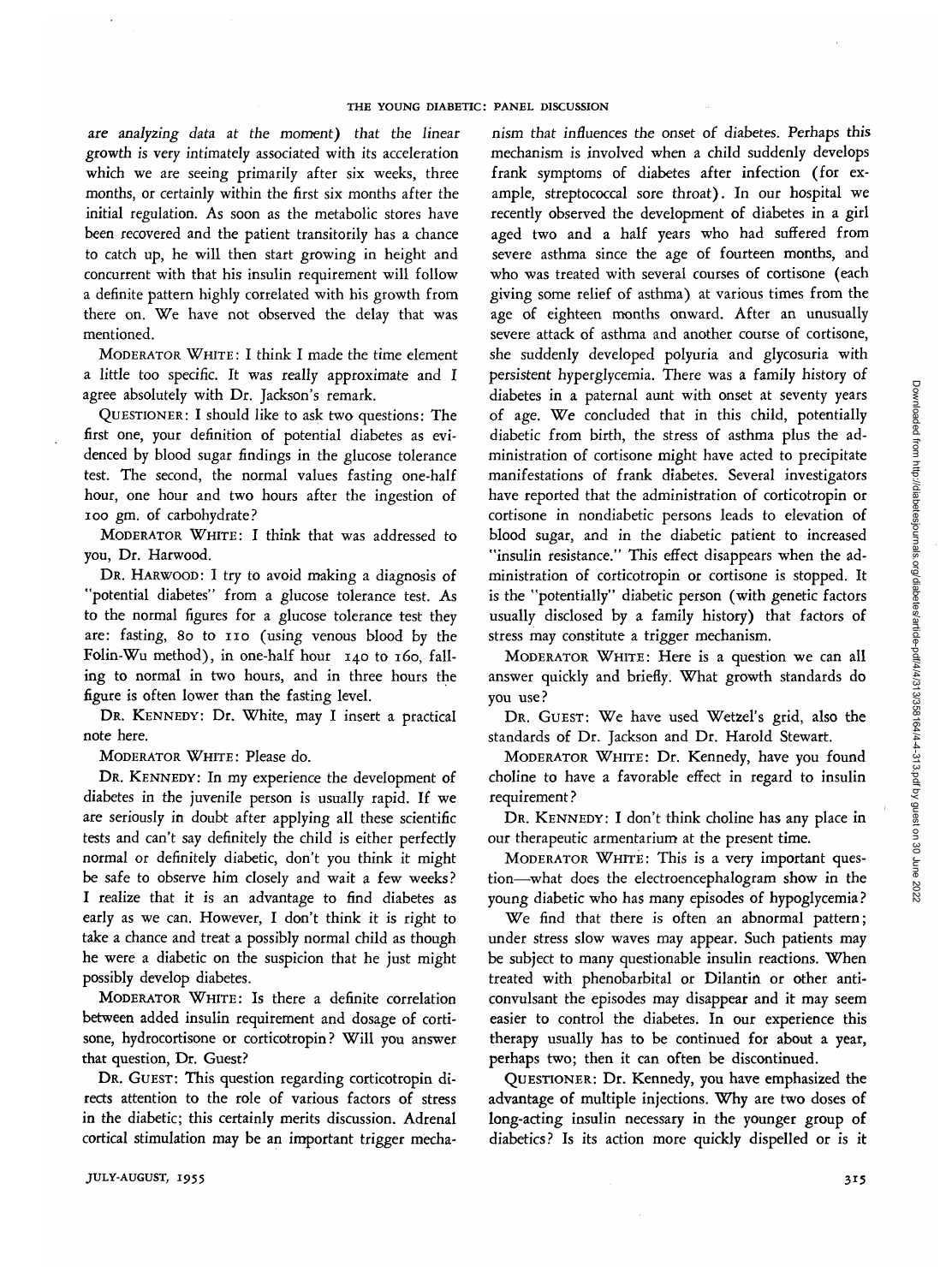destroyed by anti-insulin factors or some other factor?

DR. KENNEDY: If we give two doses of x units each of a long-acting insulin at twelve-hour intervals, the resultant rate of insulin absorption is much steadier than that obtained from one dose of 2X units each twentyfour hours. With the two-dose schedule, the absorption peak of one injection may coincide with a period of low absorption from the second injection, thus providing insulin to the body at a relatively constant rate. This effect is desirable in certain cases.

MODERATOR WHITE: Dr. Harwood, will you answer a question on diabetic coma? In the case of a girl aged thirteen years, the daily insulin requirement rose from twenty-four to eighty units after coma. Is it customary for the insulin requirement to rise very much after coma? Does the requirement remain high if it does go up?

DR. HARWOOD: It is my impression that there tends to be a slight increase in the insulin requirement following coma, but it is not always so. More regularly, however, there is a period of remarkable instability after severe acidosis. We have all seen the insulin requirement rise markedly and unaccountably after several years of diabetes, with or without coma.

QUESTIONER: Dr. White, did any of your patients who needed less insulin postpartum not have estrogen therapy ?

MODERATOR WHITE: Yes, 5 per cent of the patients had no estrogen therapy.

In an unselected sample of our obstetrical diabetic population, if we divide the patients who received female sex endocrine therapy into two groups, with onset of diabetes under the age of fifteen, and with onset above fifteen years, 60 per cent of those whose diabetes started in childhood took less insulin after termination of pregnancy than their usual adult dose of insulin. Fifty per cent of these had more than a 50 per cent drop and 17 per cent of these had more than a 75 per cent drop. In contrast to this, those patients with onset of diabetes above the age of fifteen years had a 50 per cent drop in only 5 per cent of the group.

QUESTIONER: IS there a fixed scale of insulin dosage according to the amount of sugar shown by urine tests— 5, 10, 15 or 20 units of insulin when the tests are i-plus, 2-plus, 3-plus, or 4-plus? Sometimes insulin ordered after operations according to this scale has led to reactions—when 20 units of regular insulin have been given for 4-plus urine.

MODERATOR WHITE: Of course all insulin prescriptions have to be individualized for the patient, taking into account the requirement of the patient in the presurgical period, the age of the patient, and the impression of the severity or type of diabetes. There is no such fixed prescription which we use for our patients. The precipitation of hypoglycemia following surgery has been emphasized. After a glucose infusion, the first urinalysis may show sugar; this should be discarded and a second specimen should be used to guide the adjustment of the insulin dosage.

Dr. Harwood, I think you have more questions on diabetic coma.

DR. HARWOOD: How would you manage the patient in diabetic coma of long duration when the blood sugar is approximately 220 to 250 mg., particularly in respect to insulin dosage and earlier administration of glucose? I would use smaller doses of insulin and watch the blood sugar to see whether the smaller dosage was effective in lowering the blood sugar and relieving the ketosis. I suggest a dose of twenty to thirty units for a child, and forty to fifty units for an adult.

Again, in a patient with a blood sugar that low and with severe ketosis, I think it quite reasonable to start the administration of glucose earlier than one in a case in which the blood sugar is very high.

ROBERT L. JACKSON: I should like to make one comment. I think it is most important in children to base the insulin dosage on body weight rather than on a specific figure. I think one may really get in trouble in considering doses of ten, twenty, or forty units without regard to the body weight of the patient which of course varies tremendously from infant to full adult size.

MODERATOR WHITE: Dr. Guest, have you any comment?

DR. GUEST: On this question of insulin dosage, I feel strongly that it is not desirable or possible to arrive at a fixed dosage for long periods of time. The patient who is self-dependent and well trained can adjust the dosage of insulin daily, according to need. I might cite a case in point (Pediatrics, 1953, page 756). A boy, aged fourteen years, admitted to hospital in coma at the onset of the disease, remained in the hospital for seven days, then went home with his indoctrination seemingly complete, to live on a farm. He went home taking 100 units, a mixture of protamine zinc and regular insulin. During the next month he decreased the dosage, being guided by daily urine tests, until he got down to five units a day. He required only five or ten units of insulin a day between February and the end of March when he suddenly got a sore throat. According to the mother, when the family physician came to call and found the boy had lots of sugar and acetone in the urine he said, "Well, I'll treat his sore throat with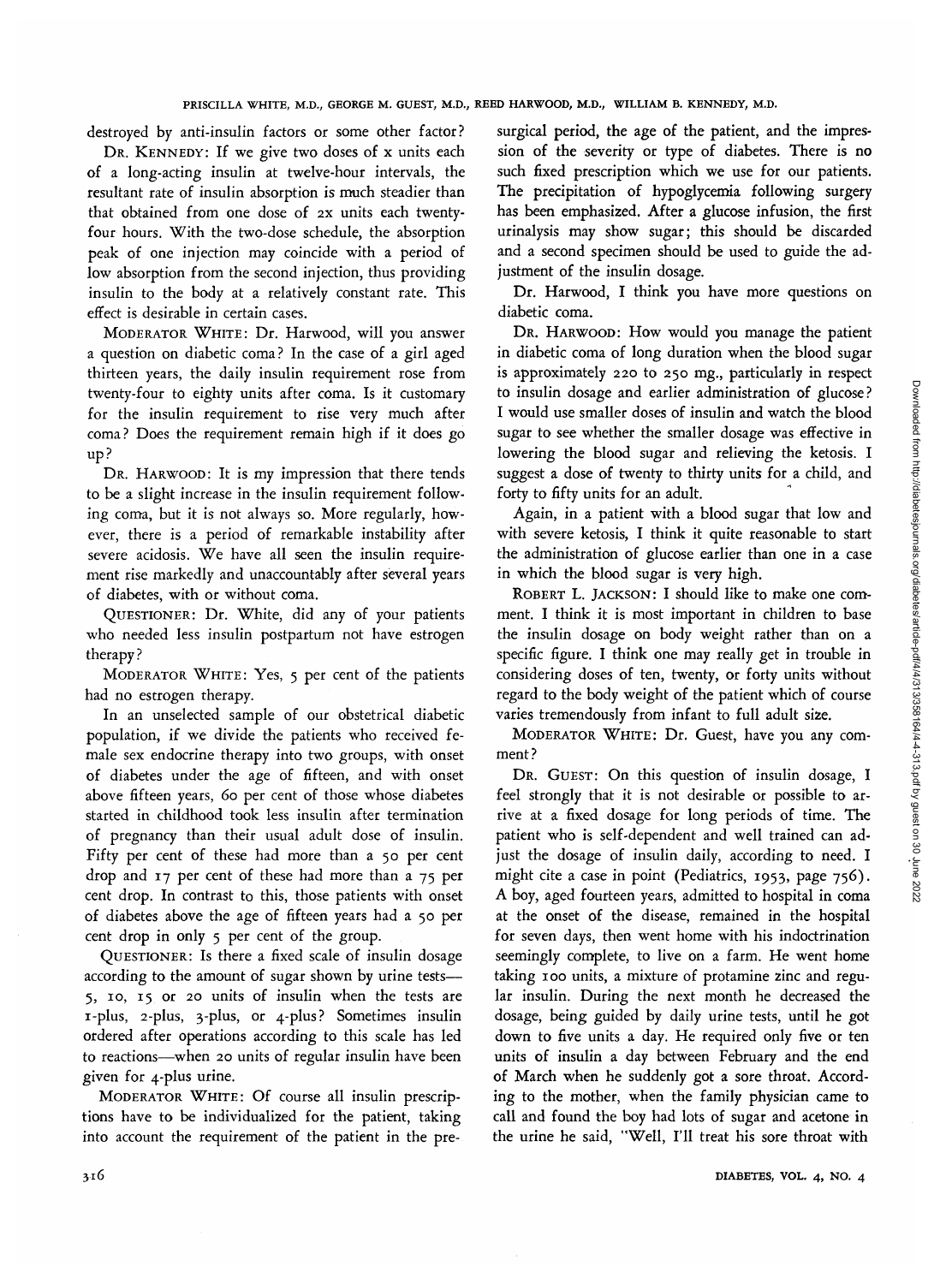antibiotics, but I don't know anything about diabetes." The boy promptly said, "I do!"

The chart made from the record he kept through this whole period showed that during two days he increased his insulin dosage again up to ioo units. With his sore throat recovered he went back to school still taking ioo units. Again his glycosuria diminished rather rapidly and during the next month he decreased his insulin to ten units. He went through both periods of decreasing insulin requirement without ever having had an insulin reaction.

QUESTIONER: Does the blood lipid or cholesterol content parallel the degree of vascular sclerosis in infants?

DR. KENNEDY: Vascular sclerosis in infants isn't common enough to make us worry about this.

QUESTIONER: Please discuss the role of dietary fat in the prevention of vascular lesions in juvenile diabetes.

MODERATOR WHITE: There has been some excellent work by Kinsell and his associates who have shown that fat of vegetable origin appears to be less harmful than fat of animal origin. More and more we are thinking in terms of oleomargarine, peanut butter, olive oil and so forth.

QUESTIONER: In regard to the decreased insulin requirement of women in the puerperium, how long does it last? Do they continue their improvement? Are multiple pregnancies favorable, and shall we recommend frequent pregnancies and childbearing ?

MODERATOR WHITE: Well, literally, we are doing that. The second and third pregnancies appear to be more favorable in lowering the insulin requirement than the first. The longest duration of lowered insulin requirement that we have observed has been ten years and the patients who showed this improvement have not gone back to their former high dose level. Dr. Jackson asked me if we could explain it on extra activity of the patient taking care of children and extra care in the diet because of added responsibility. We have weighed all of these things and do not think that that is the explanation for the altered requirement.

QUESTIONER: DO you recommend the use of salt by mouth in the early stages of acidosis before fluids are needed intravenously?

DR. HARWOOD: That is a good question. Sodium and potassium salts, carbohydrate and water all have an effect of protecting the patient to a certain degree from acidosis. If a patient is still able to eat or to drink, there is often no need for intravenous fluids. Frequent small feedings, with insulin ordered according to test, may be all the treatment needed in early acidosis.

MODERATOR WHITE: Hypoglycemia is a very serious problem in the young diabetic, and a question has been submitted regarding permanent damage. Dr. Guest, will you answer that?

DR. GUEST: It is something we all worry about. There are several cases recorded of children, apparently mentally normal, who showed evidence of cerebral damage and feeble-mindedness following a very severe prolonged hypoglycemic reaction.

MODERATOR WHITE: Dr. Harwood, I think you have a few more questions on diabetic coma.

DR. HARWOOD: IS there an explanation for the extreme restlessness one sometimes encounters in a coma or acidotic patient? I can think of several explanations. Nausea, vomiting, and abdominal pain can make the patient restless. So can peripheral vascular collapse. The discomfort of air hunger may also contribute to his restlessness. I have observed restlessness in patients developing the syndrome of potassium deficiency, and I suppose it may be due in part to weakness of respiratory muscles.

MODERATOR WHITE: A question has been asked regarding the earliest age at which aneurysms in the ocular fundi have been observed. Dr. Guest says he hasn't seen any in children. I must admit that I have but they are extremely exceptional in childhood years. I have seen one at the age of fourteen. This child developed diabetes in 1922 and her past history had been characterized by many bouts of ketoacidosis.

QUESTIONER: We have been told the evils of giving too little insulin over long periods. Is it desirable to give as much insulin as possible without producing hypoglycemic reactions? And, should the insulin dosage be pushed up to tolerance?

DR. KENNEDY: I remember the statement of Dr. Francis Lukens, "The dose of insulin is *enough."* Of course we should give as much insulin as necessary to allow complete utilization of an adequate diet without producing hypoglycemic reactions. In other words, insulin dosage should be pushed up to tolerance assuming *that dietary intake is* proper in amount *and hypoglycemic* reactions are minimal in number and severity.

QUESTIONER: What is the role of fructose in the treatment of diabetic acidosis?

DR. HARWOOD: I have had no experience with the use of fructose. I have read that a goodly percentage of it, something like 60 to 70 per cent, becomes converted to glucose in the course of its metabolism and, therefore, I should feel that it is perhaps not a good thing to use in the early hours of treatment of diabetic acidosis. On the other hand, fructose does not require